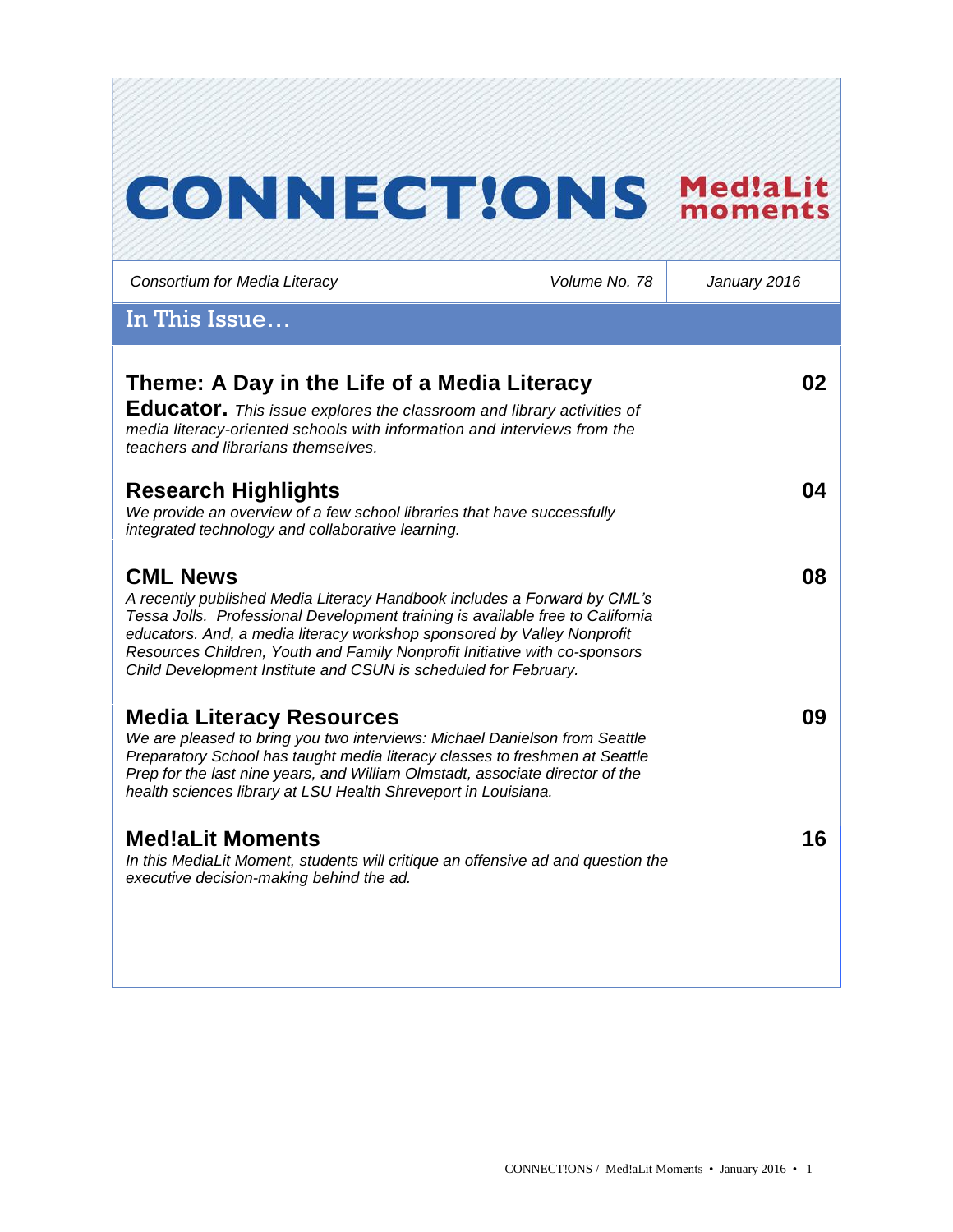# Theme: A Day in the Life of a Media Literacy Educator

In "The Matrix," virtual character Agent Smith quips, "Never send a human to do a machine's job." In an October *Washington Post* blog, Yong Zhao, director of the Institute for Global and Online Education in the College of Education at the University of Oregon, along with colleagues Gaoming Zhang, Jing Lei and Wei Qiu make similar observations in the field of education. In a summary of their new book *Never Send a Human to do a Machine's Job: Correcting the Top 5 Edtech Mistakes*, Zhong and colleagues write, "Cyclic amnesia best characterizes the history of technology in education. . .we have gone through many cycles of hope and disappointment: from film to radio, from radio to TV, from TV to computers, and from computers to the Internet. Every cycle started with amazing euphoria and ended with disappointing outcomes. Somehow, we managed to forget the failures. We did not even stop to reflect what went wrong because new technology emerged, with more power and thus more hope" (Strauss, "Never send a human," *Answer Sheet* blog). Many, if not most media literacy educators recognize that technology alone is not sufficient to advance classroom learning. Other educators may still overlook this fact in the rush to find the next best technology for instruction.

As the authors note, technology has already changed how we live, entertain, travel, work and socialize---but has not fundamentally transformed education. Despite the emergence of online schools, Massive Open Online Courses (MOOCs) and the introduction of technological devices into classrooms, education is still guided "by the narrow view that a teacher's primary job is to transmit knowledge," for which technology is viewed as an aid or replacement for the teacher; and guided also by the view that technology should be used to help students "consume" information more effectively. The authors assert that teaching should help students "use technology as a tool for creating authentic products," and that investment in technology has historically been justified as an effective means for raising academic results or test scores, with much less regard for these technologies as transformative tools "to create better education for all students" (ibid).

Next, Zhao and his colleagues take on educational standards. According to the authors, technology has been used to improve existing curriculum and instruction while neglecting the fact that technology has created a new world which demands new skills and knowledge: "Consequently, not much attention has been given to transforming schools into environments that cultivate digital competence" (ibid).

And, finally, the authors argue that the professional development of educators has been "driven by technological products instead of focusing on what students need and how technology as a whole can affect education" (ibid). They also argue that, in a society where machines are rapidly taking jobs away from humans, personalized education can grant students autonomy and respect their uniqueness, while technology can make it possible for students "to engage in authentic learning by tackling real-world problems on a global scale."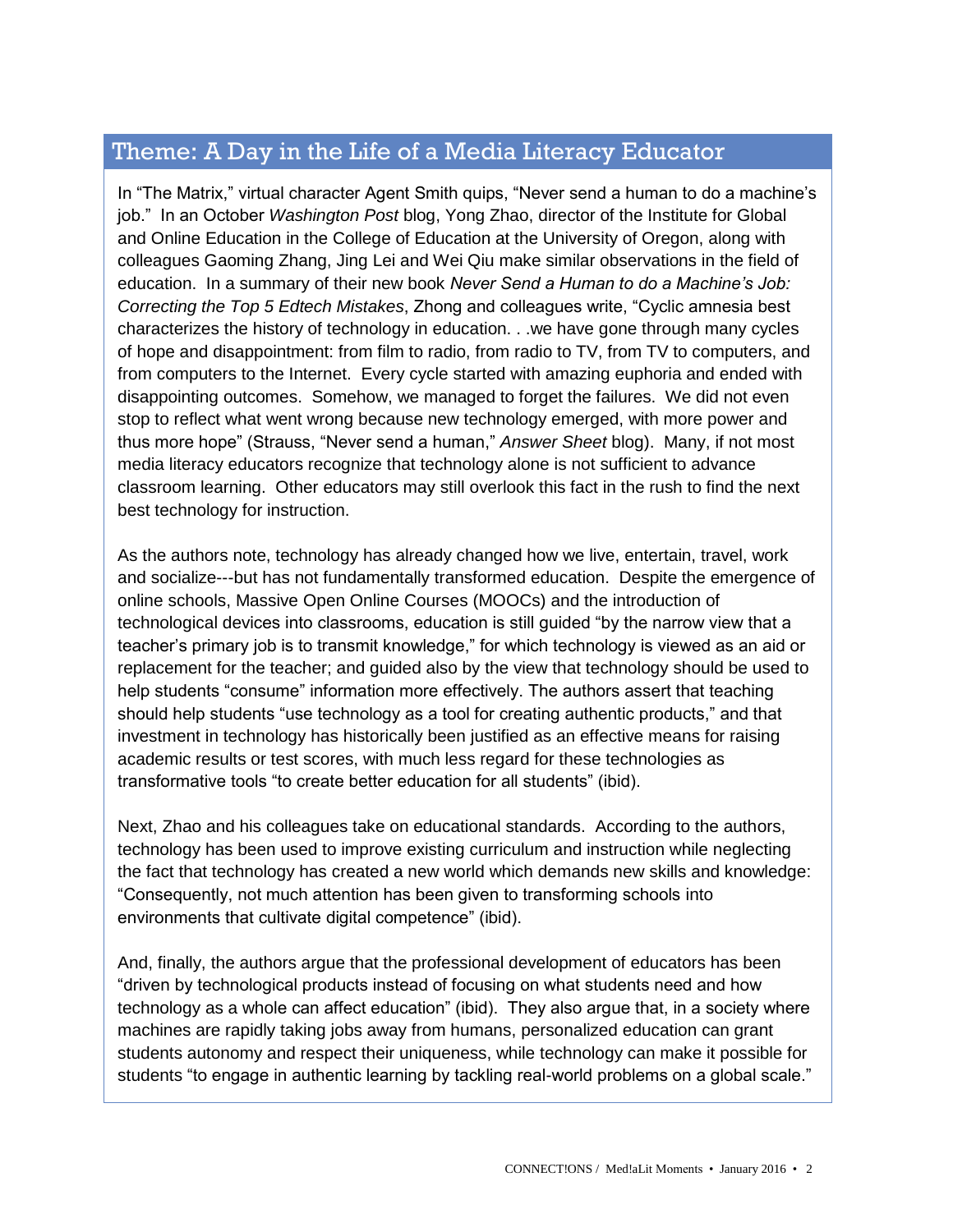Clearly, the authors envision a transformation of education which reflects a media literacy philosophy of teaching and learning. In this issue, we ask, what does a day in the life of a media literate school look like? Not surprisingly, there are few model schools 'out there' from which to imagine such a day. But to a certain extent, we can reconstruct them from the models and programs we have, and from practitioners who do exemplary work in the field.

We offer two interviews, one with a classroom educator in Seattle who uses educational technologies to provide exciting, authentic media literacy learning experiences for his freshman students; and another interview with a medical librarian affiliated with the Gateway Media Literacy Partners. In addition, we comment on select blog posts from *Edutopia*, and work our way through some Future Ready Schools materials from the Department of Education. The emphasis of Future Ready program is on professional development for "connected" educators, but the treatment of programs is so thorough that both real and prospective connections to media literacy education can be drawn. And, in our productionoriented MediaLit Moment, your high school students will get a chance to critique an ad that caused a social media uproar.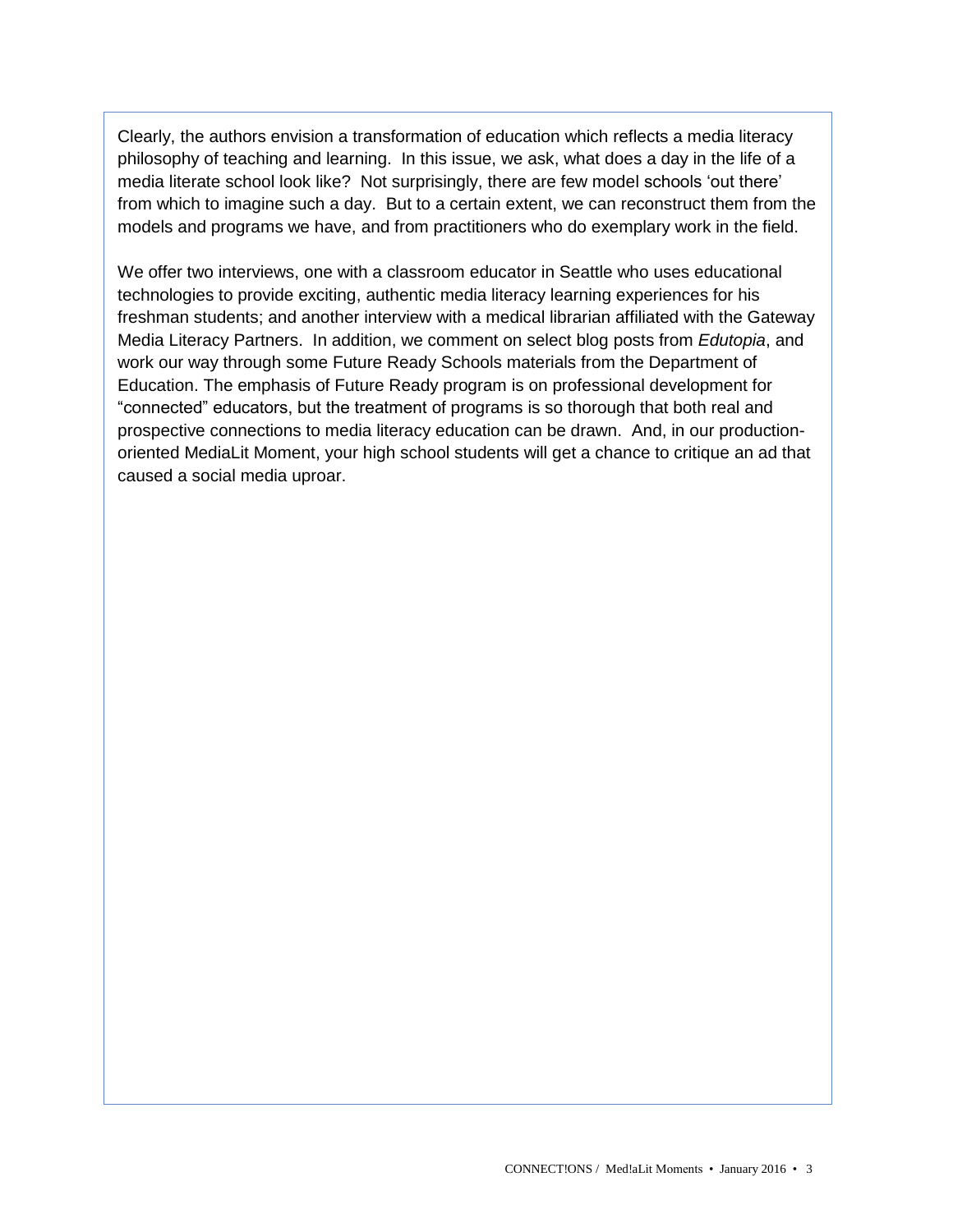## Research Highlights

#### **Media Literate Libraries**

Perhaps the best place to encounter a day in the life of a media literate school is the library. In an *Edutopia* blog post from January of this year, Beth Holland profiles a few different libraries which reflect a radically different conceptualization of what a library should be. At Cushing Academy in Ashburnham, Massachusetts, millions of digital resources superseded their 20,000 volume print collection, and a café replaced the circulation desk. Rather than maintain a quiet location for individual study, the school wanted to create an environment for "collaboration and co-construction."

Holland writes, "Students and teachers no longer need a library simply for access. Instead, they require a place that encourages participatory learning and allows for co-construction of understanding from a variety of sources. In other words, instead of being an archive, libraries are becoming learning commons."

When Carolyn Foote redesigned the library at Westlake High School in Austin, Texas, she wanted to create a space without barriers, one where individuals would congregate and engage in co-learning. She writes, "I knew that I wanted the library to be a campfire space where students could gather, a collaborative space where they could work together in small groups, a transparent space where learning in the school could be **seen** through the windows, a more barrier-free space in terms of student use, and an innovative space where the design would reflect the innovations that are going on inside our campus."

While library spaces invite new uses, lesson design which integrates technology with literary interpretation sometimes can reflect great fidelity to media literacy principles—in this case through the practice of learning how to interpret information presented in graphic form. When James Earle exposed his students to a couple of data visualizations of that hoary old classic, *The Iliad*, from LitCharts and Moebio Labs, he proposed that his students come up with their own visualizations of a theme in the book.

The class took up the challenge right away. They debated major themes, including sacrifices and prayers, and successes and failures. In the process, students learned how to think a little more closely about what makes a central theme, and how it can evolve through a text. In the end, students decided to focus on the theme of rage. After all, "rage" is the first word in the 15,693 line text. Every time a character became angry with another character, over the two month period that they read the epic, teacher and students took note of each incident in which one character became angry with another. Students proposed a few hypotheses: The Achaeans yell at each other more than at the Trojans. Zeus is the angriest god. And more. As Earle notes, "Analyzing a piece of literature in this way turns the work into a piece of robust data that can be understood quantitatively, in addition to allowing a qualitative reading. It invites students to consider literature through a scientific methodology and helps them understand structures and patterns behind long narrative works."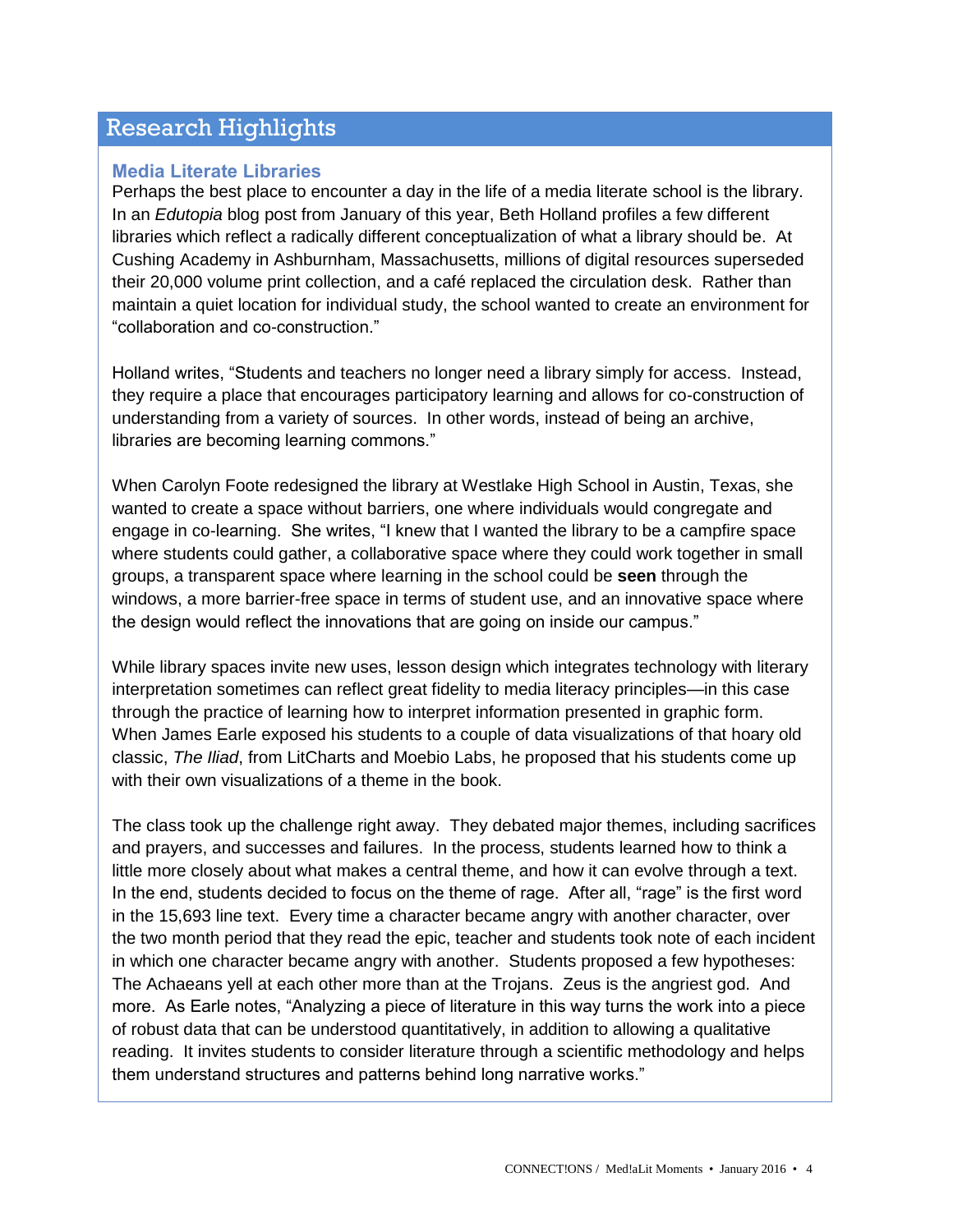A design contest was held where each student had to design a spreadsheet that best captured the data over the two-month period. Students had to think about user-friendly design. What information needed to be captured? How should it be organized? As the project proceeded, students shared a Google Spreadsheet to which all students had editing access. Select students were placed in charge of data entry, maintenance and accuracy each week.

As the project continued, students learned that Agamemnon, Zeus, and Hector attracted the most rage, and that allies inside the Trojan War preferred to yell at each other more than their enemies. As Earle observes, "With bullying and social relationships so volatile in middle school, it was enlightening for my students to gain insight about interpersonal relationships from an ancient text."

The results? Students were able to ask some big questions, such as: What does it say about a culture that the leaders both rage and are raged at the most? What does it say about war when enemies can be friends, and allies can hate each other? What were Homer's intentions in addressing rage?

With satisfaction, Earle recalls, "Armed with data, we were able to push forward interesting thesis statements that would have been impossible without the evidence."

### **Media Literacy and the Future Ready Schools Initiative -- Online Communities**

While government reports may not be the most exciting sources for describing a day in the life of media literate educators, some, like documents produced for the Department of Education's Future Ready Schools Initiative can provide insight on the activities of a media literate educator, student or administrator. DOE's *The Future Ready District: Professional Learning Through Online Communities,* and *Effective Professional Learning Strategies and Their Use in Future Ready Districts* focuses the spotlight on "connected" educators who create professional learning networks, both online and face-to-face. Echoes, if not direct references to media literacy principles are common in both documents. For example: Patapsco High School in Baltimore County, Maryland, engages educators in collaborative learning through "Patapsco University," which offers both individual and collaborative learning opportunities for which educators can earn credit hours that meet continuing education requirements (Byers et al., *Professional Learning*, p.14). In addition to forming traditional Professional Learning Communities (PLCs), educators can form groups of "critical friends" to examine and improve instructional practices, or organize Edcamps on topics of mutual interest. In a media literacy classroom, students use their critical thinking and collaboration skills to decide how they will respond to media, and they have opportunities to pursue individual and mutual passions in media analysis and creation. Similarly, Edcamps are essentially self-initiated, inquiry-driven professional learning projects for educators. (For more about Edcamps, visit [http://www.edcamp.org\)](http://www.edcamp.org/).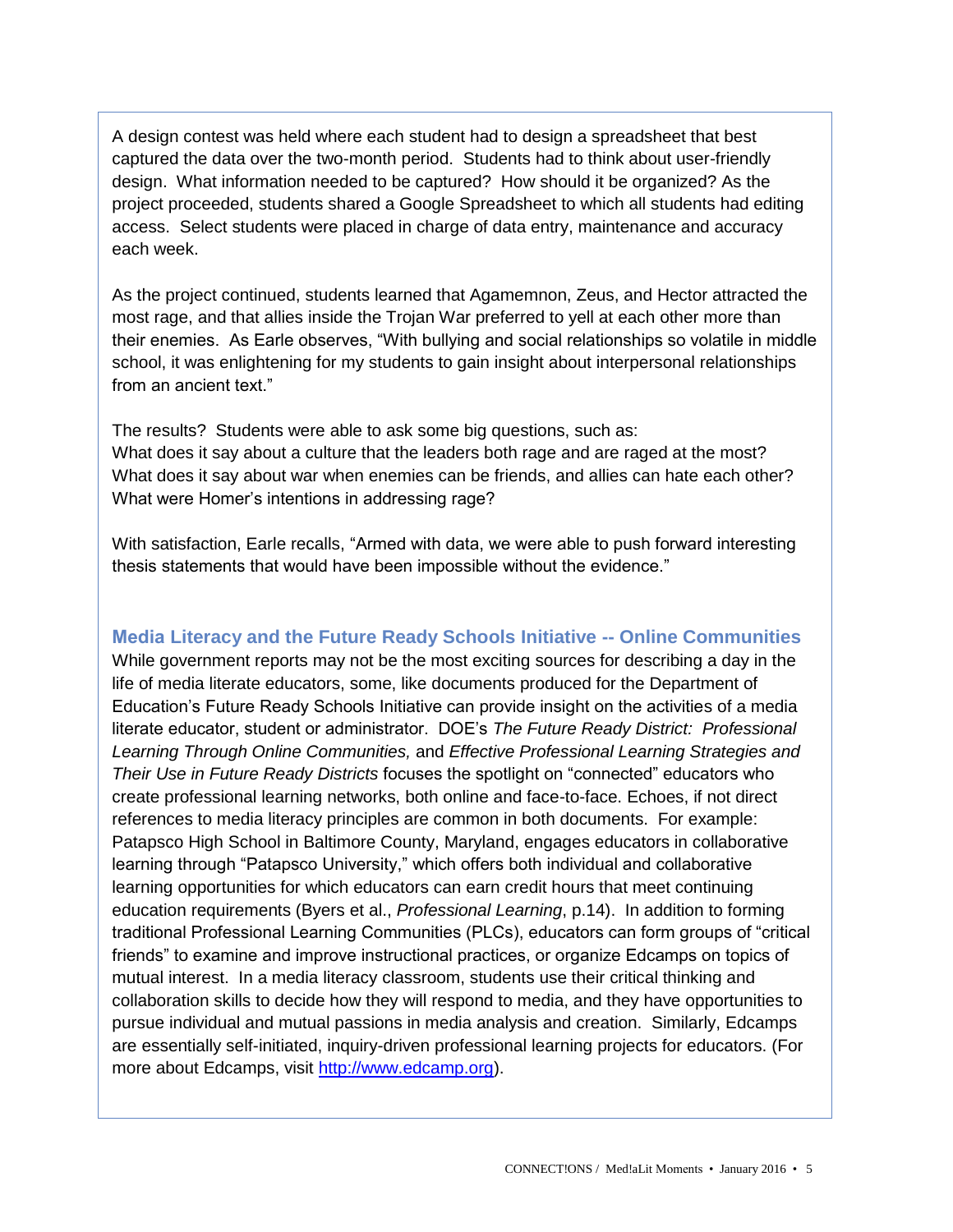While STEM learning studios are supported by more partners and resources than the average school district, these also reflect media literacy principles. In these studios, crosssubject teams of teachers, scientists, and engineers from the surrounding community, along with students, work together on yearlong projects to investigate key STEM challenges. Such projects help students gain skills they can apply to work settings in the real world, encourage collaboration, and break down disciplinary silos that have been so endemic to schools in the recent past.

The *Professional Learning* report lists a number of "design principles" for integration of educational technologies in professional development, among them: "Align professional learning strategies with the continuous improvement process," and "Approach the way professional learning works systemically" (p.18). In the last ten to fifteen years, Linda Darling-Hammond (at Stanford University) and other scholars have identified the need for systematic, continuous improvement in professional development programs, as opposed to one-off presentations or workshops. Likewise, media literacy pedagogy calls for a process of inquiry, as well as a systematic approach to analysis of media and evaluation of media that students produce.

Similar insights can be gained from *Effective Professional Learning Strategies and Their Use in Future Ready Districts.* In her Connected Educator profile (affiliated with DOE and housed at [connectedeductors.org\)](http://www.connectededucators.org/) Stephanie Sandifer writes that she tries to give teachers who are beginning to work with educational technologies tips for getting started in small steps. "I begin by allowing for 15 minutes each week to scan a Twitter feed after creating an account and interacting with other educators . . .I also try to appeal to their need for just-in-time information and help beyond their immediate department or grade-level team" (*Effective Professional* Learning, p.4).

On this topic, The Aspen Institute could not be more eloquent: ". . .students need to learn how to actively participate in 'flows' of knowledge by engaging with others in the construction of new knowledge. This kind of knowledge is often put to use at the same time it is learned. It is most effectively acquired through solving problems with others in an environment that offers an abundance of challenges and unlimited opportunities in this new world. Curiosity and creativity become critical skills that motivate students to seek answers to the questions that most interest them—an ability that will serve them well throughout the rest of their lives (*Learner at the Center of a Networked World*, p. 27).

At New Milford High School, in New Milford, New Jersey, individual teachers choose how to spend two or three class periods per week and are allowed to pursue anything in professional learning for which they have a passion, as long as it is aligned with improving student learning and achievement. To help motivate teachers and promote greater sharing among faculty, the district offers digital "badges" to teachers based on screencasts they make demonstrating what they learned during their PGP (*Effective Professional* Learning, p.4) —not unlike media literacy students who document and present their learning through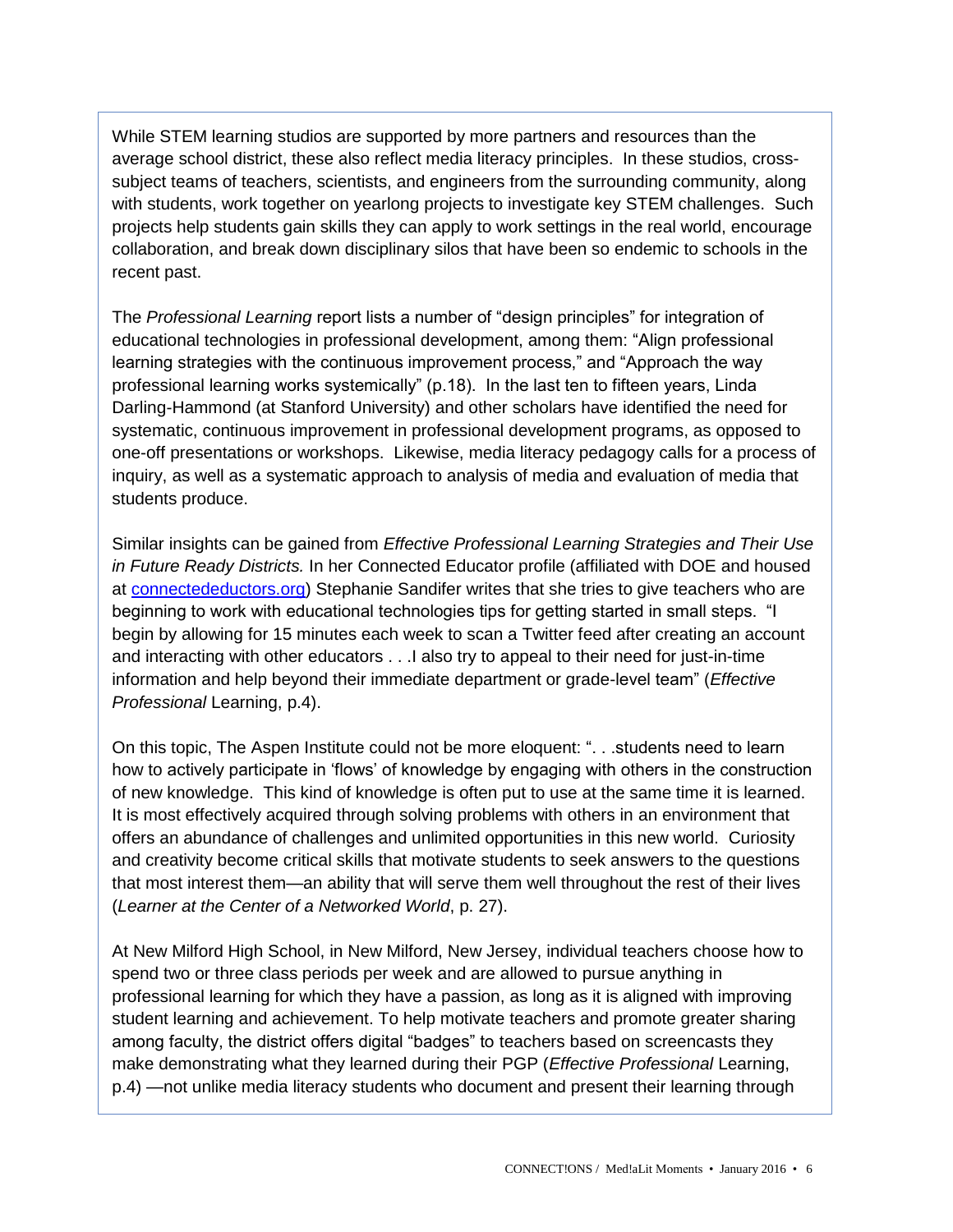media production. Often, media literacy students go on to conduct individual and group evaluation of those productions.

In his Connected Educator profile, Philadelphia principal Chris Lehmann writes, "Being a connected educator helps me build community among students, teachers and parents. Using social media with families allows parents glimpses into the school day" (*Effective Professional Learning*, p.5). Indeed, using social media to open up classrooms to community members breaks down the old industrial-era model in which students are educated in "batches."

Lyn Hilt, a Lancaster County elementary instructional technology coach, writes "While the need for measurable results is important, I think we obsess about 'evidence' and the need for an immediate rise in test scores. Perhaps we are overlooking the fact that education and connected networking is about relationships and personal efficacy" (*Effective Professional Learning*, p.9).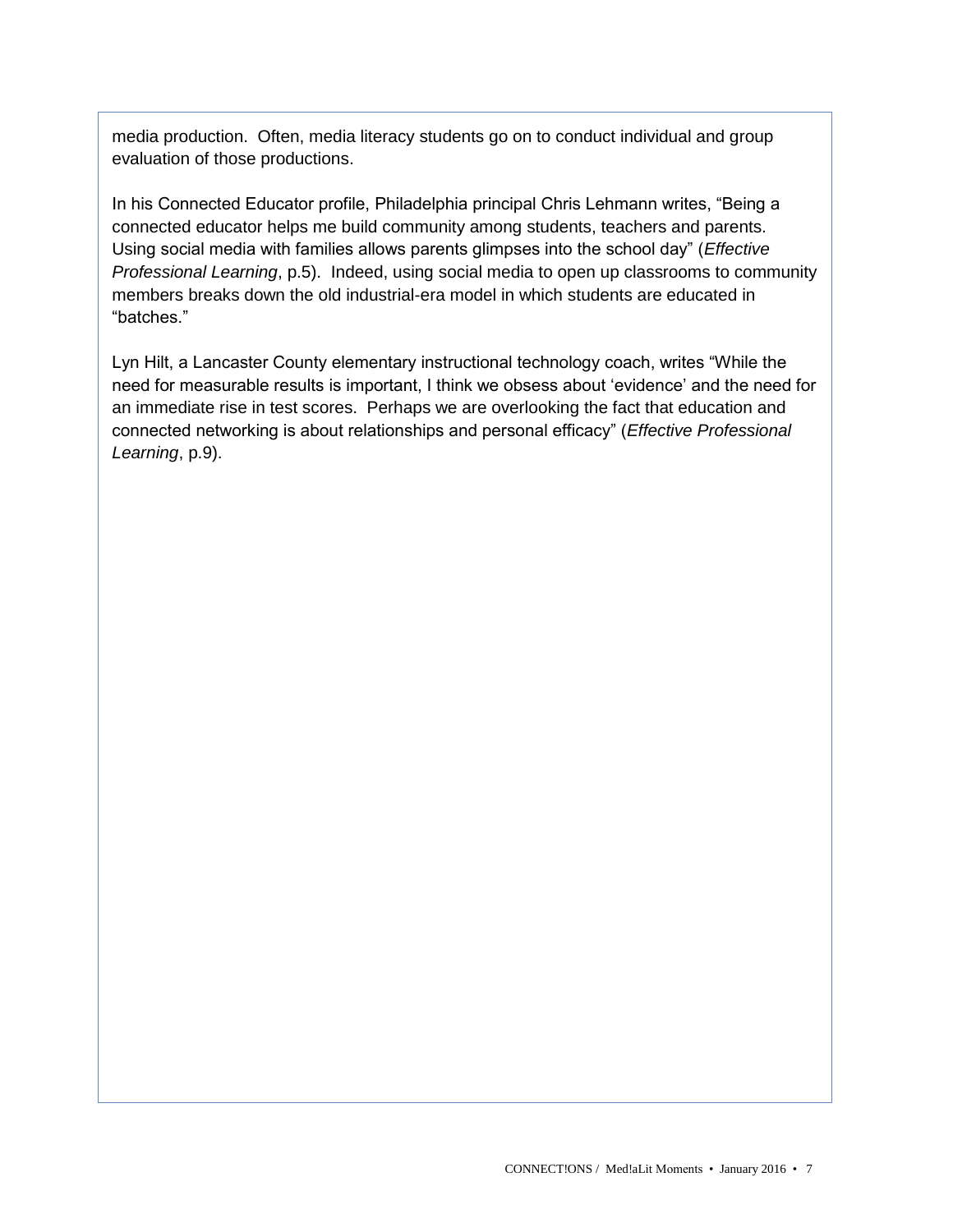# CML News





## **CONSORTIUM** for **MEDIA LITERACY**

Uniting for Development

#### **Handbook of Research on Media Literacy in the Digital Age by Jared Keengwe, Melda N, Yildiz**

CML's Tessa Jolls wrote the Forward to this newly published book on integrating media literacy into modern day education. Authors Keengwe and Yildiz present *"pedagogical strategies as well as practical research and applications of digital media in various aspects of culture, society, and education, this publication is an ideal reference source for researchers, educators, graduatelevel students, and media specialists."* Published by IGI Global, December 2015.

#### **Free Professional Development Training for California Educators, Sunday, Feb.7. 8am-5pm.**  Join CML and the Museum of Tolerance for DIGITAL

CITIZENSHIP IN THE CLASSROOM: MEDIALIT IS IT!

From social media to cyber-bullying, texting, sexting, minecraft, and beyond, young people are faced with innumerable media outlets and ongoing exposure to questionable content. How does this impact social, emotional, and intellectual development? What are the challenges and opportunities? What can teachers do? This free Media Literacy Institute will address how students — young citizens — can learn to think critically and act responsibly as they navigate the turbulent waters of a global media culture. More [here.](http://medialit.org/announcements)

**Nonprofit Training:** Media Literacy Strategies for Children, Youth and Family Nonprofits **February 23, 2016** 4-6 pm (Free) Location: Tarzana Providence Medical Center Sponsored by Valley Nonprofit Resources Children, Youth and Family Nonprofit Initiative. Co-sponsored by Child Development Institute and CSUN. Speaker Tessa Jolls. More information [here.](http://www.medialit.com/announcements)

**About Us…**The Consortium for Media Literacy addresses the role of global media through the advocacy, research and design of media literacy education for youth, educators and parents.

The Consortium focuses on K-12 grade youth and their parents and communities. The research efforts include nutrition and health education, body image/sexuality, safety and responsibility in media by consumers and creators of products. The Consortium is building a body of research, interventions and communication that demonstrate scientifically that media literacy is an effective intervention strategy in addressing critical issues for youth.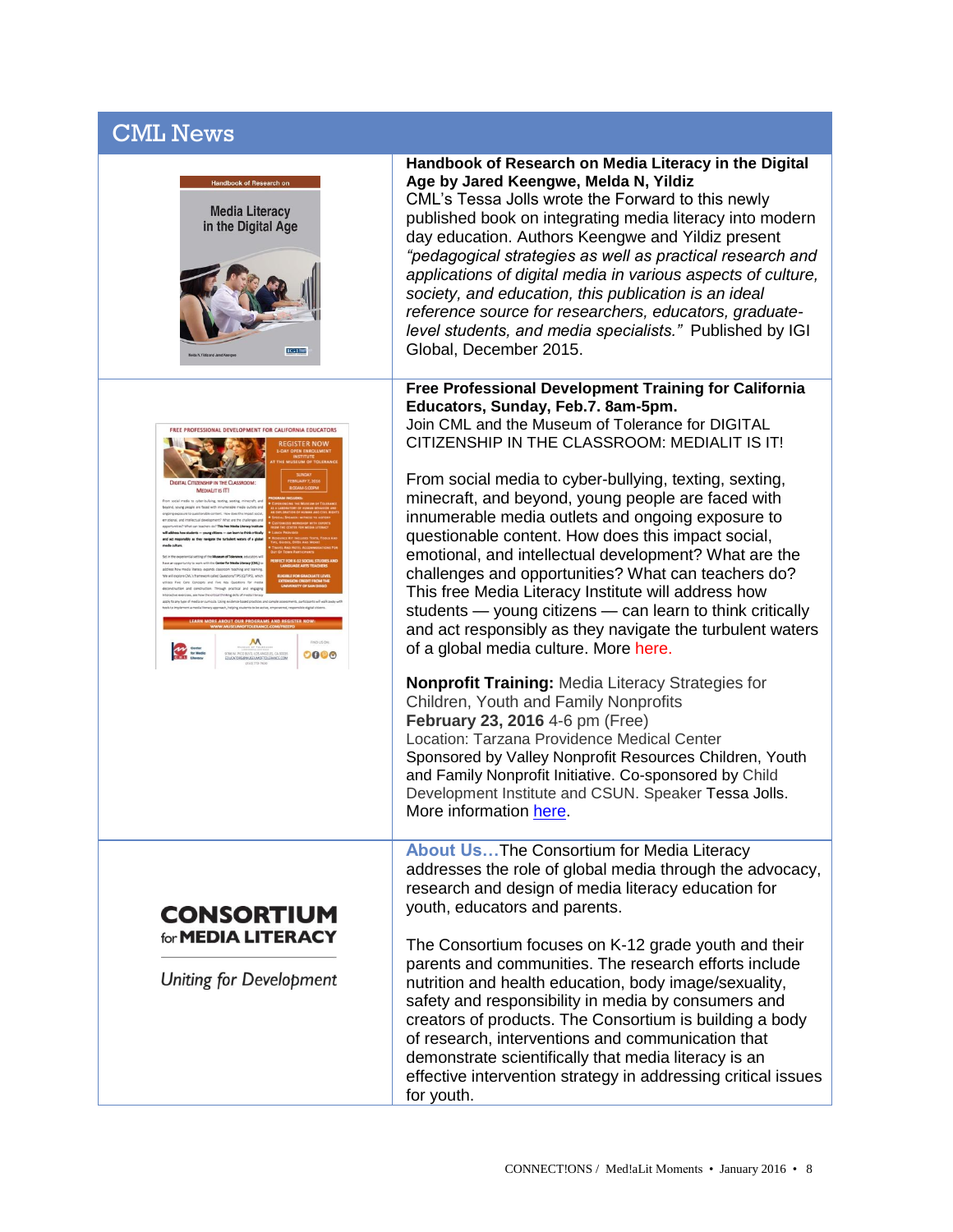## Resources for Media Literacy

#### **CML Interview with Michael Danielson, Seattle Preparatory School**

Michael Danielson has taught media literacy classes to freshmen at Seattle Preparatory school for the last nine years. He teaches theology and yearbook, and is also the ed tech director for the school, helping to train teachers and students as a part of the school's 1:1 iPad program.

#### **CML: What is your professional background?**

MD: I studied architecture in college. It was a degree that brought me into design and visual arts, but not so much media. I was always interested in advertising. That was an interest that I followed on the side because of friends who were in the Washington State University Murrow School of Communication. That was in the 80s, when back masking and subliminal seduction came out. After graduating, I was a youth minister in a Catholic school parish for five years, just as MTV was coming out. My thought was, if we're working with teenagers, we can't not talk about media, MTV or their music. It is "the water they swim in," as my early mentors had taught me. I would set up the VCR to record MTV for 5 hours, then at Youth Night I would show clips and talk about the stereotypes and values. I didn't realize it, but we were "deconstructing" media.

Those were the early days of media literacy, before I had ever heard that terminology. When I attended a Catholic Youth Ministry convention in Houston, I happened to look at name tags. Someone had a tag reading "Center for Media and Values." I asked, can I have a seat? And I was sitting next to Elizabeth Thoman. I asked her to tell me all about it. I don't remember the keynote, but I was fascinated with what Liz was doing, and with what the Center was doing. I was using media, ads, MTV and all kinds of movies. Liz was excited. She said, we're getting ready to start a media literacy training campaign. We're going to need a dozen trainers around the country. Are you interested? I said, of course!

We had a long weekend in LA with Liz and a whole team of people. And I also met Fr. John Puengente, S.J., and Sister Rose Pacatte. We were making such awesome connections. I was so energized to have this opportunity. We were using overhead transparencies, VHS video clips, and the Catholic Connections Kits. The Center for Media and Values changed to CML about that time. We had handouts, activities and worksheets for teachers to use. The Center trained teachers over the next couple months, and then we went into parishes and trained teachers there. The presentations were so crude and unpolished. but we were doing what we thought was important. We used the materials with hundreds of teachers, students, and parents all across the U.S.

I had an MA in religious education, but I was always weaving in media clips, movies, news. I taught Scripture, the psychology of relating, and the vocations class. I always used media. Ten years later, at Seattle Prep, we were all hit by the Facebook tsunami. What do we do?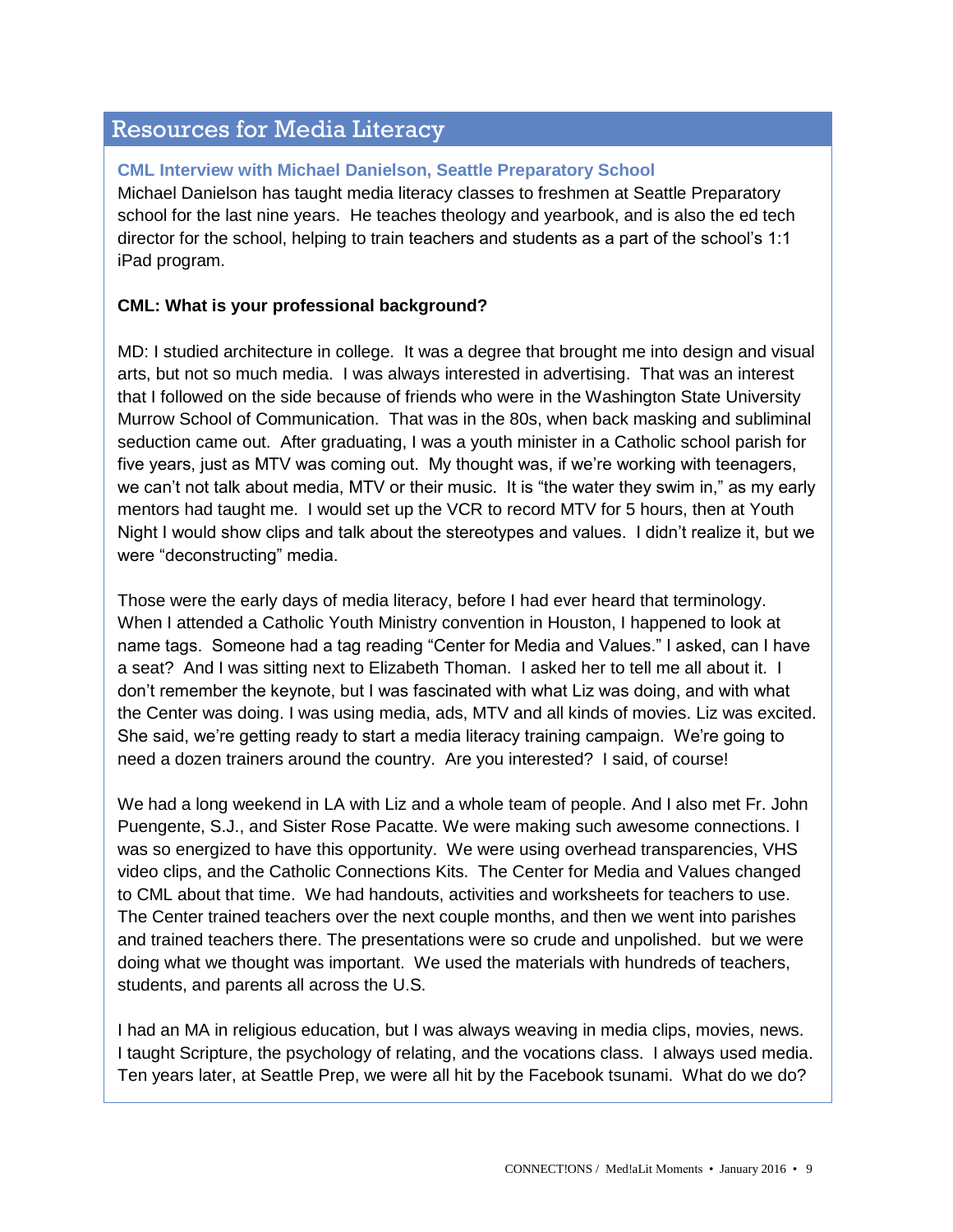The principal asked me to create a media literacy class. I was so excited. My two worlds were coming together. Now I've taught that class for the last nine years. I teach all our freshmen, who must take one quarter of media literacy. It's fun to see how the course has evolved. We've used all the CML resources, especially the Five Core Concepts as a framework.

#### **CML: What have your classes been working on lately?**

MD: All my students participate in a group project to create an end-of-quarter PSA about media literacy. This fall a favorite title was, "You are the finish line." It was so creative. Since they all have iPads at school, they can use imovie. They shoot it on campus, and they have voiceover and sound effects. We have created dozens of PSAs, and we posted four of our favorites. We looked for the ones that were the most creative, and fit the assignment. The videos were posted for National Media Literacy Week <https://vimeo.com/album/3636058>

In the media literacy class we watch a movie called *Consuming Kids*. It helps give them the language of advertisers and branding. Students take notes, and write a short paper on a topic, such as, what can we do about the 96% reduction in creative playtime? One group asked, are advertisers targeting little children who don't know the difference between reality and fantasy? It was good fodder for a PSA. Five to six groups put together scripts, and then do storyboards. They shoot and edit the videos, do the voiceovers and add titles and taglines. In the end they are presented in a class film festival. They have a rubric to help evaluate each other.

What was the best tag line? Topic: Average kid sees 3000 Advertisements per day: "Ads are contagious, Be the Antidote" About Brand competition: Branding is a Race – and YOU are the finish line About screen addiction: Put down your phone and Pick up your life

### **CML: What kind of ed tech do you use, and how do you use it? For what purposes?**

MD: We're in our second year using ipads, and we're still experimenting with that. Part of it is understanding that kids need to manage their screen time. Teachers do not assume that they're using it well. We need to manage the distraction that media involves. There's an ongoing conversation on campus around ipads. How do we use them? When do we put them away? Are they worth it? Personally, I think they can be a powerful tool – as well as a powerful distraction. It is our job to help students develop a pattern of use that is creative and educational.

Reducing paper is also a goal, and I have made attempts to go paperless. Sometimes that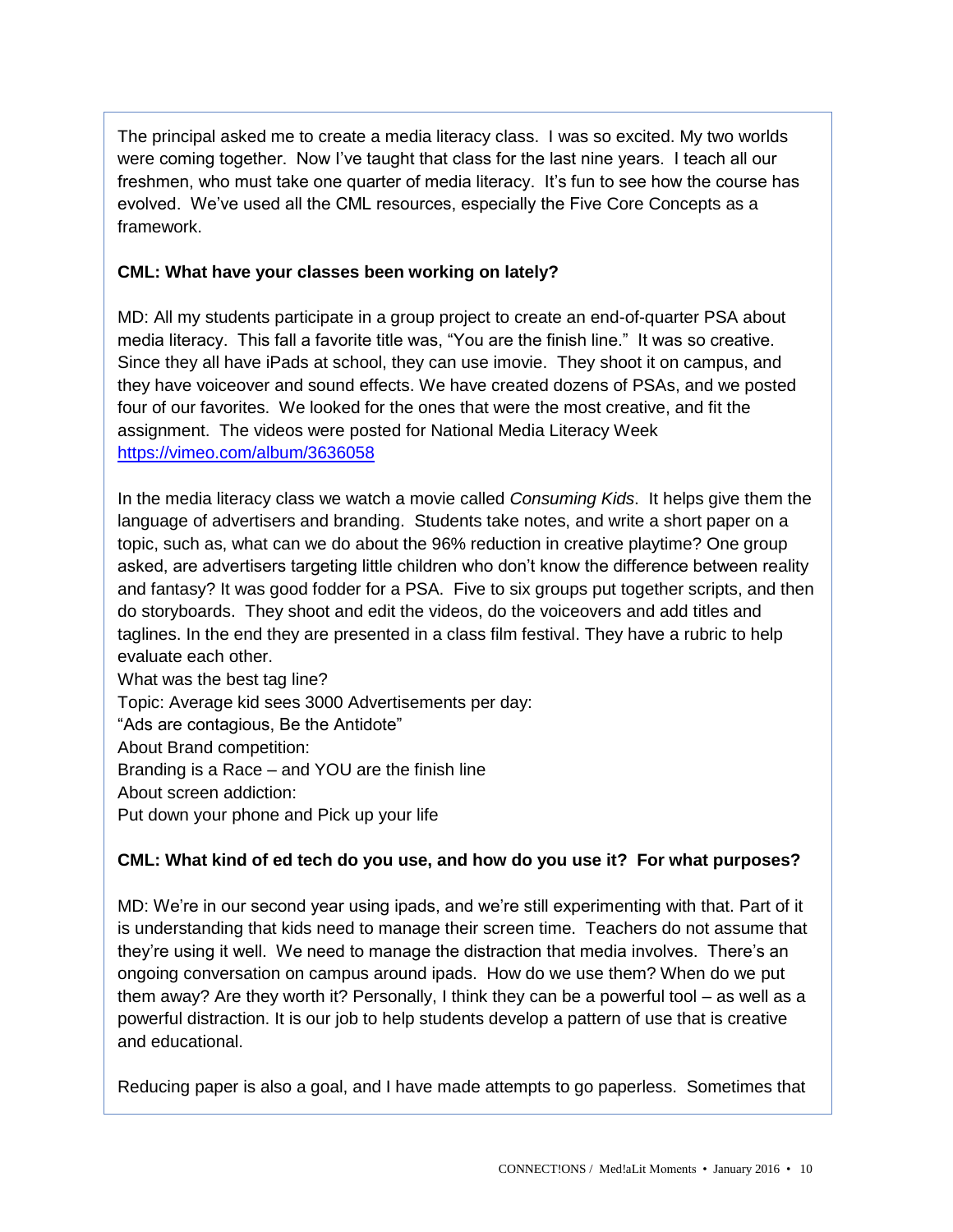works, sometimes it does not. It feels like a challenge to do that. Some teachers have tried to reduce paper copies and use PDFs. Our learning management system is Haiku Learning, where teachers can post assignments, assessments, and all kinds of information. Kids have access to it through an ipad app, where they can access announcements, and assignments. We use Notability, which is one of the most popular apps for notes. We have MS Word on ipad. We use creation tools, and PDF reader to highlight text.

We used Notability to take notes on ads that we critiqued from Superbowls over the past few years. Does the ad do the three tasks of the ad man? Does it get attention? Does it show the product? Does it say something about it? We looked at one popular Coke ad, where the bottle of Coke spills all over the Internet. All hate speech, all cyberbullying, stops. It's all about how Coke spreads happiness. The Tag line? "Spread happiness." That was one of their favorites. We also looked at the Budweiser Clydesdale ads since they were voted #1 over the past 3 years. We've got 20 kids in class, and we nominate the top 10 most interesting ads. We watch and deconstruct. Does it use humor? Puppies? Celebrities? Do they even show the product in the ad? That was hilarious, but what was it for?

#### **CML: How do the new technologies change instruction?**

MD: Like I mentioned, for some assignments, we have gone paperless, and it definitely changes things. When kids used to show their work, we'd have to have them turn it in, scan it, and take a picture. Now, as I walk around the room, someone can project from their ipad immediately. We also have Reflector. If I use that on MacBook Pro, the student can open up their work on their iPad and can project their work, or paragraph for the whole class to see. We can talk and look at what she did. Students can project that Clydesdale ad, and explain it, too. In the past, we had to go home, type up something on Word, and hand it in. They had to wait until the next class. Homework was done the night before. Now we can show kids' best work in class. It's also streamlined my grading process. The Learning Management System can open up as PDFs and show grades in Haiku, and I can turn them back right away. On the next day, they can go to their ipad, and see their grades.

One of the apps we use is a website called Padlet. By using their tablets, they can post things online together. It's like a digital bulletin board. We gave kids an assignment for drawing the Ancient Hebrew view of the world—the sky, sun, and firmament. We could submit it from ipad to Padlet, and it'll pop up on screen. It's another tool in class that allows us to see what others are working on. On back-to-school night, we can show parents *all* of the kids' projects.

### **CML: What is a day like in your class?**

MD: Freshmen come in to media literacy class. They get out their ipads. I remind them to turn off the games, because they're not using them. By using the Haiku learning management system, or Notability, I can check up on what they're doing. But I also walk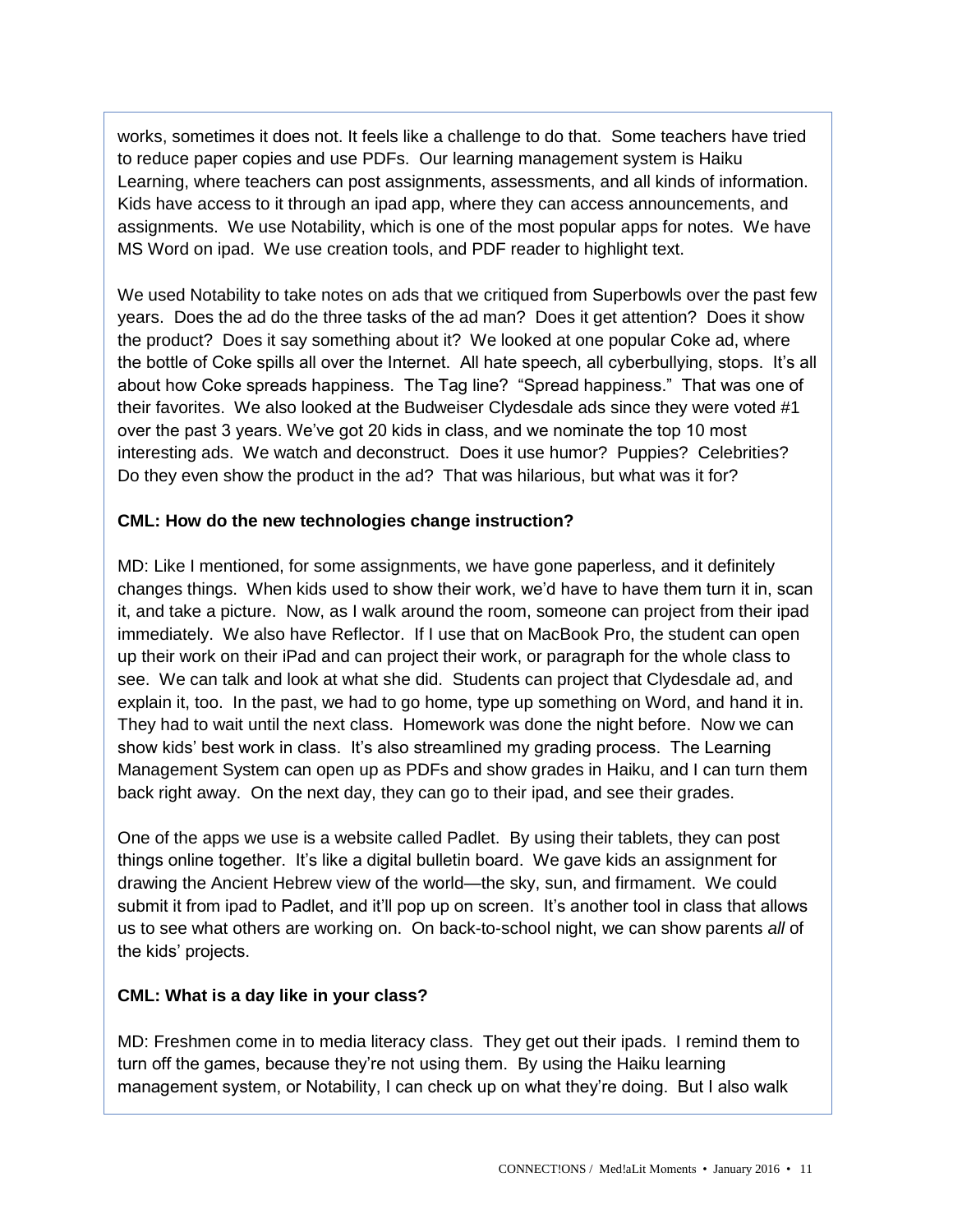around. What I've learned as a teacher is that you really have to stay on top of them. Walking around the room is the best way to check up on what they're doing. That's one reason why I use Reflector—it's one way to check on kids, since I can literally see what's on their screen. If they're caught playing with a game, they get an hour of detention. That's common to many Jesuit high schools, like Gonzaga Prep in Spokane where I was a student. My kids are pretty good, and they know that I check. Next, they double click the home button. It shows you what they've got open. They make sure they're keeping games off. Once that's done, I usually have a video clip for them, something clever or funny, to get them into the mindset of media literacy and deconstruction. I might have a clever spoof for them. Something satirical. Or maybe an ad for a new catalogue that they edited as if Steve Jobs was watching the newest iphone or ipad. I'll ask them about the favorite ad they saw over the weekend.

We follow current trends in media, like the twenty-something girl who became famous on Twitter and Instagram who went on to give a speech about pressure on girls. It was covered by "Good Morning America," and the "Today Show" as *Famous Australian girl gives up Instagram.* Then the kids have downloaded Keynote. It's like Powerpoint—the Mac version. They download the Keynote file that I've created. Instead of having all the words up there, they have only some. And then we go to my version on screen, so that kids are engaged with each slide. I have kids filling out slides and talking about examples. It's a great way to go through a presentation, and they also have to add information. By the time I'm done, they have written with their stylus, and filled in all the gaps. One example is to go through the Five Core Concepts.

The media literacy framework provides the students with a structure that they can apply to an example. We talk about special effects. How were the special effects created for *Titanic*? Let's see what they used: a green screen, CGI, models, a stunt man. Kids are taking notes, and adding to Keynote. They choose their own movie with special effects. They'll research *Avatar*. It's not just a movie. What about the special effects? Performance capture? In the next class kids have to look up how they did it, send a link with video, and present the research they did, with a YouTube clip on the making of the movie. Discovery Channel themselves did this with a video on the way *Avatar* went together, and a student managed to find that. We'll pull that up the next day in Haiku, and take it to my computer, to the YouTube video on how the effects were created.

Our classes are 80 minutes. We'll show a number of examples. The kids get into small groups and come up with their own ideas. We have an assignment or a short, teachable video. So many times YouTube is my life support. I use it every day. Kids will say, did you see this ad? I do have to be careful not to show something I'm not familiar with.

#### **CML: Are there any materials you use on a regular basis?**

MD: I have a number of instructional videos that I use. Pivot TV's *This is Media*. *Terms and Conditons May Apply*. *Consuming Kids*. Doug Rushkoff on "Frontline." *Generation Like* with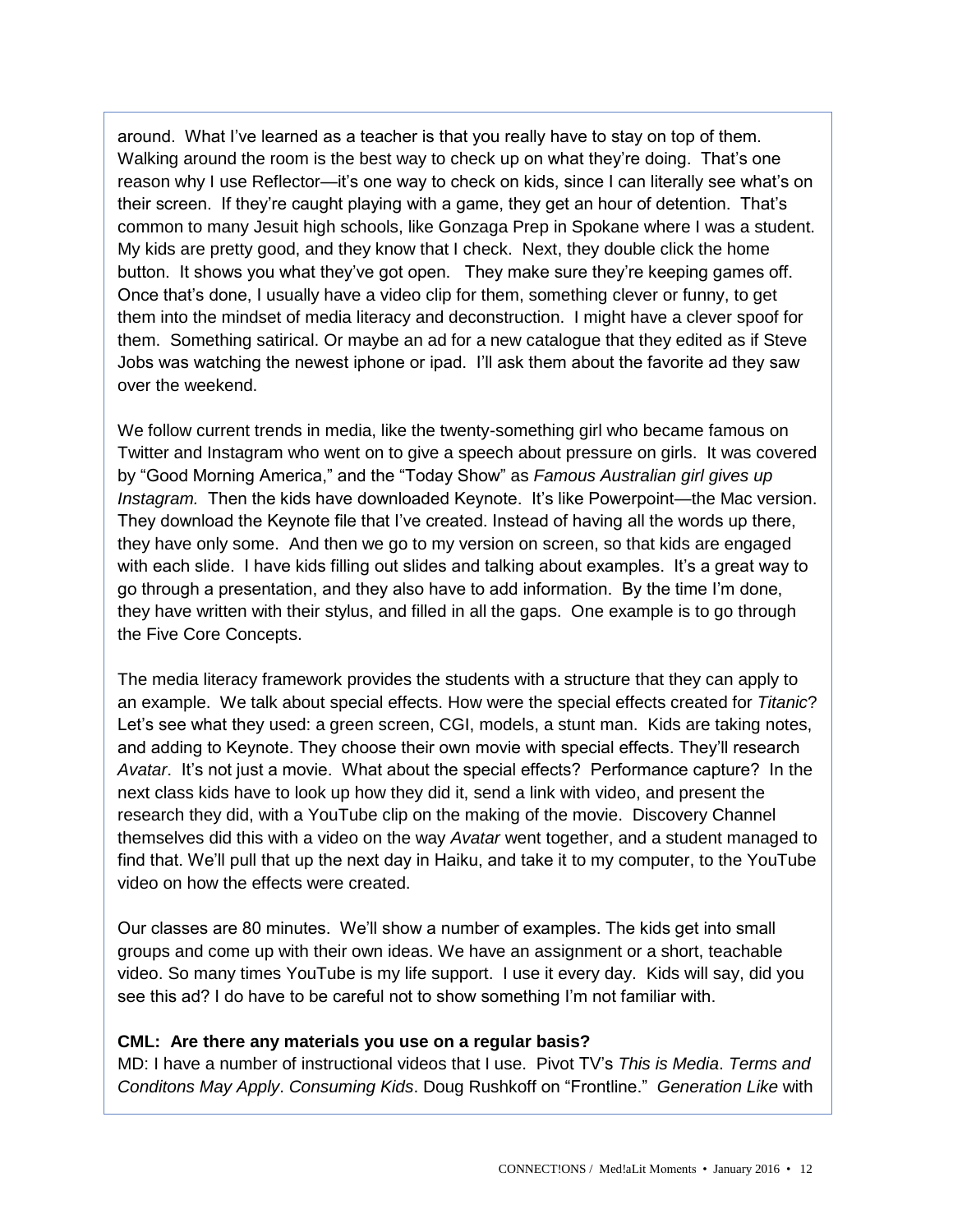Rushkoff. It discusses the obsession with selfies, and likes. Some kids leverage them to make money with more followers. We use Morgan Spurlock's *What Would Jesus Buy* to talk about the Christ in Christmas. Basically it's about how Black Friday has been leveraged into an opportunity to sell more. There's also *The Greatest Movie Ever Sold,* also from Morgan Spurlock, about product placement. It's done in a quirky style that teenagers really like. The whole movie uses product placement as an analysis of product placement. They also really like the series of spoofs on YouTube called Literal, where you take a literal trailer- --say, for Harry Potter, show the trailer, and then use voiceover to describe what is happening. They might say "opening nature, helicopter shot." It's really hilarious to analyze and deconstruct a trailer. It's not only entertaining and funny, but also describes what the trailer is trying to do.

#### **CML: What kinds of tech tools are you trying out with your students these days?**

MD: The newest one that I'm most excited about is an app on ipad called Touchcast—you are touching the screen when you're designing. You're layering video in a video. There's also a new presentation tool for students that's like PowerPoint on steroids. Instead of just having a newscast, kids are on screen talking and giving an explanation. On screen pops up a map. The kid watching can click the map, go to the map, and can pause the video. As the video continues, the kids can go to a poll and answer a multiple choice question. One time we were working with the story of Daniel and the Lion's Den. Who do you think represents the courage that Daniel showed? Obi Wan? Skywalker? The Ewoks? The program will generate stats on who chose which responses. It's like having a dynamic, interactive website. You can look at a YouTube video, and add a graph or quote. It's all very interactive. They can create a green screen (we've got a room for that), or use different backgrounds behind them. It was demo'd in Philadelphia at the last NAMLE conference, and it's improved since then.

#### **A Health Sciences Librarian Talks Media Literacy**

Will Olmstadt is the associate director of the [health sciences library](http://lib-sh.lsuhsc.edu/) at LSU Health Shreveport in Louisiana. He has worked in libraries for 20 years. He is a former board member of Gateway Media Literacy Partners, Inc., in St. Louis, Missouri.

**CML: How do your media and information literacy skills inform your interactions with students, and what are the different kinds of situations in which you share those skills with them? In what cases does that work reflect a media literacy philosophy of education? (Such as lifelong learning, critical autonomy, collaboration, reflection, and empowerment).**

WO: Let me start out by providing context. The general public is often not aware there are different kinds of libraries. Almost all of my experience has been in health sciences environments. I am the associate director for a health sciences library that serves a Doctor of Medicine program; a significant number of students and faculty in allied health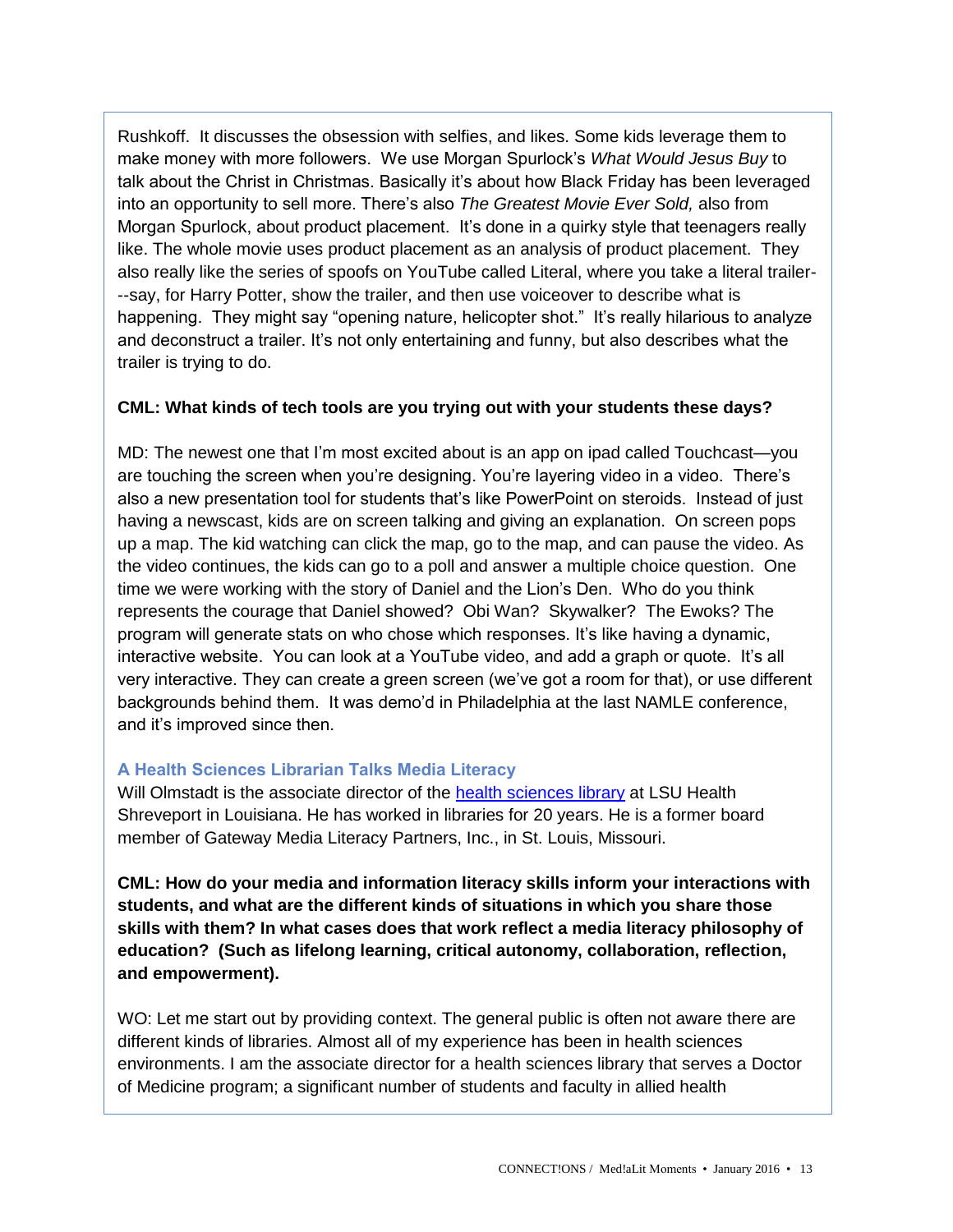professions (for example, physical therapy); medical residents who already hold MD or DO degrees; and faculty and students in graduate programs in the basic sciences (for example, microbiology). As a public institution, and a member of the [National Network of Libraries of](https://nnlm.gov/)  [Medicine,](https://nnlm.gov/) we also reach out to citizens in Caddo and Bossier Parishes in Louisiana, providing training and services to identify reputable health information resources.

Much of our practice is informed by tenets of evidence-based health care. Many of those ideas related to evaluating health sciences literature critically – such as a clear statement of research question, the ethical treatment of study participants, the appropriateness of statistical or qualitative research methods, who is included and who is *not* included, what is reported and what is not reported, and *where* results are reported – are extensions of media literacy principles relating to audience, accuracy, authority, disparities, and power.

I am grateful – and fortunate – to work for an institution that values the health sciences library as a source of reliable information and professional assistance. We are active partners in most of the curricula on our campus. Those partnerships often take our librarians into settings that are specific to health professions training, such as:

- "Morning report" in internal medicine, where patient care decisions in adult medicine are discussed, and medical residents are questioned about their choices and knowledge. Our librarians attending take notes, and provide via e-mail, the same day, key items from the peer-reviewed medical literature to reinforce and supplement those discussions. This report is, typically, daily.
- The "Enhanced Journal Club," which is a relatively new initiative for our campus. These clubs are highly structured, and predominantly led by third-year medical students completing their required clerkships, with a faculty physician and a librarian also attending. The aim is to make students critical consumers of medical research, applying principles of evidence-based medicine. These clubs meet regularly throughout the academic year, at least twice per 6-week clerkship.

These activities supplement other (sometimes mandatory) training our librarians provide, such as the mechanics of searching health sciences literature. All these activities together have the goal of producing knowledgeable health care providers who also have a framework to evaluate health sciences literature for the rest of their lives. Particularly with the enhanced journal club, we want students to develop comfort and some healthy skepticism in asking questions about research from traditionally authoritative sources (e.g., peer-reviewed journal articles).

This library also has a history of serving northwest Louisiana. Specifically:

- For years, our librarians have selected and evaluated health-related websites for [healthelinks,](http://www.healthelinks.org/index.php) our online portal of reputable and freely-accessible health information.
- Our librarians work with local public libraries to offer health-related children's story hours.
- Our librarians have led sessions for the public about finding information for disaster preparedness.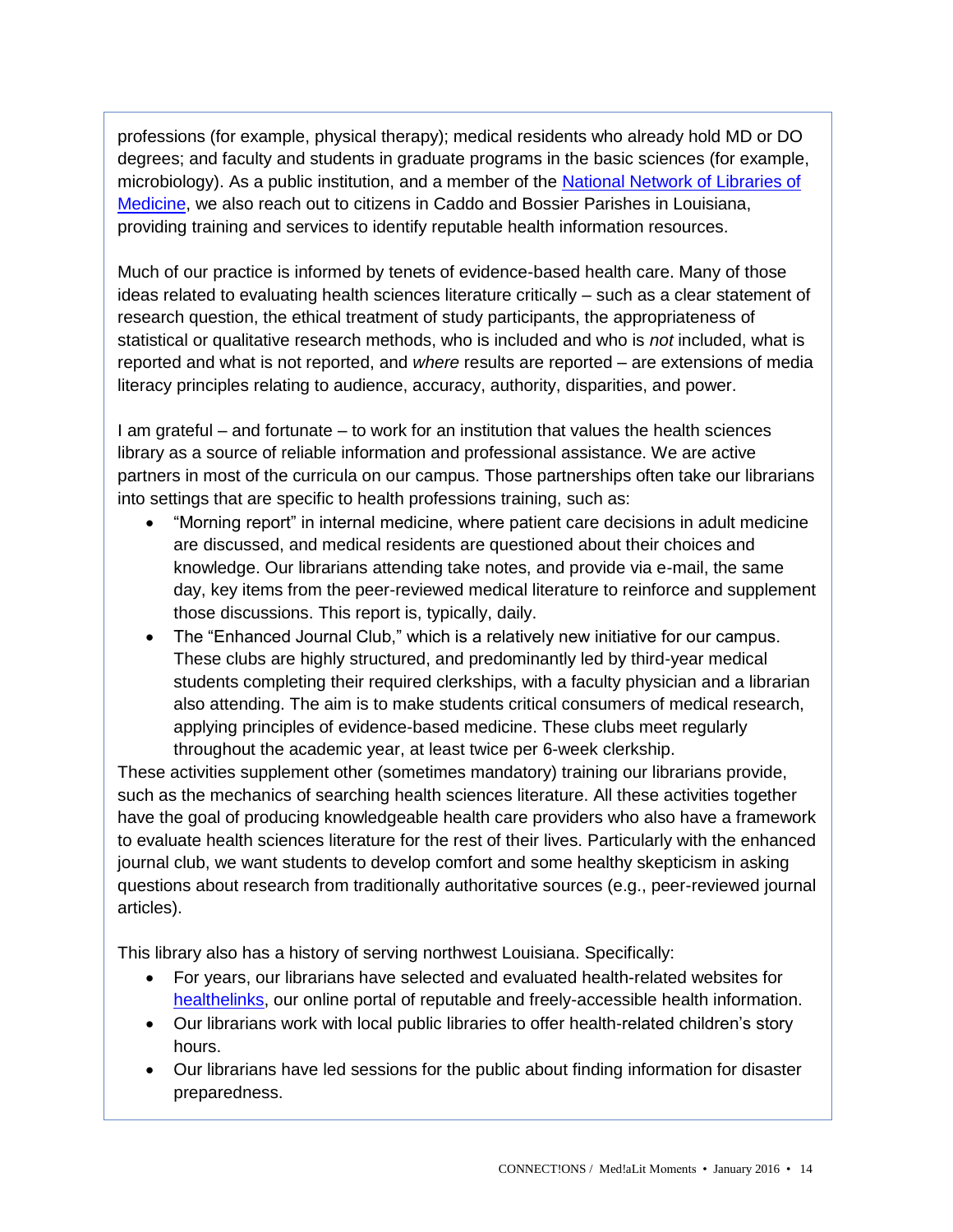Most recently, four of our library staff partnered with our pediatrics faculty and a local illustrator to produce [Captain Fit,](http://www.healthelinks.org/kidshealth/captain_fit_info_page.html) a comic to encourage physical activity in youth. Our activities for children and youth aim to provide a foundation for lifelong learning. For adults, we hope our assistance identifying reputable health information empowers them to take better care of themselves and their families. Evaluations for these activities suggest we are achieving some of these goals.

### **CML: How does your work with new information technologies inform the more administrative, behind-the-scenes work that you do?**

WO: So much of what health sciences libraries deliver is now through their websites, either as standalone electronic products we license on behalf of the campus, or products integrated with the electronic health record system to provide context-sensitive information to health care providers at the point of care. I can say, at least locally, we are moving into an era where our web presence is less static and more dynamically created by content management systems. The major challenge now is having the staff knowledge and time to maintain the library's web presence in this fluctuating environment.

New technology impacts how we work with faculty, and libraries have had to step into the role of providing training and faculty development opportunities on technological enhancements to health professional education. This goes beyond classes on PowerPoint. Some health libraries have had to help their physician faculty create educational videos – remembering that most senior faculty at medical schools were not trained when such technology was widely available.

### **CML: Anything else we should know?**

WO: I'd be remiss in a media literacy newsletter interview if I didn't mention that this medical school has its own student-led professional journal, the *American Medical Student Research Journal* (AMSRJ, [http://www.amsrj.org\)](http://www.amsrj.org/index.php?journal=amsrj). Reflective practice, empowerment and collaboratively-created media in action! Journalists looking for information about health sciences libraries should really become familiar with the **Medical Library Association**, our national professional organization. They outline excellent [criteria](http://www.mlanet.org/p/cm/ld/fid=398) for evaluating the quality of health information.

Although I have a mix of administrative and teaching duties, our success with some progressive media and information literate practices is really due to the talented staff at this health sciences library. If you work in a hospital or non-university environment, your hospital or school librarian may be a solo professional who has to do *everything*. If you find value in their services, you should make sure you tell them and tell your administration.